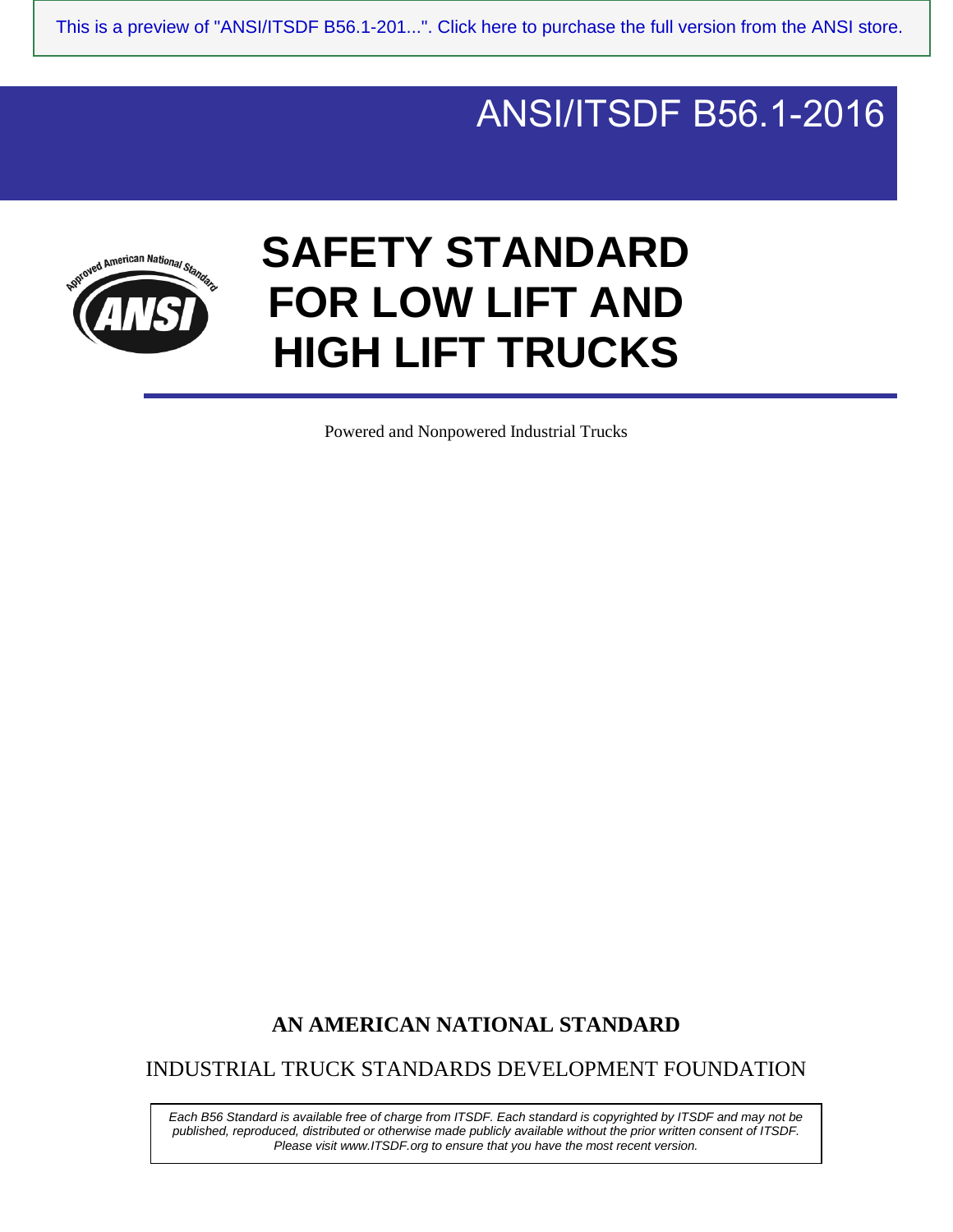#### Date of Issuance: August 2, 2016

ITSDF issues written replies to inquiries concerning interpretations of technical aspects of this Standard. Interpretations are published on the ITSDF Web site at http://www.itsdf.org as they are issued, and will also be published within the next edition of the Standard.

ITSDF is the registered trademark of Industrial Truck Standards Development Foundation.

This code or standard was developed under procedures accredited as meeting the criteria for American National Standards. The Standards Committee that approved the code or standard was balanced to assure that individuals from competent and concerned interests have had an opportunity to participate. The proposed code or standard was made available for public review and comment that provides an opportunity for additional public input from industry, academia, regulatory agencies, and the public-at-large.

ITSDF does not "approve," "rate," or "endorse" any item, construction, proprietary device, or activity.

ITSDF does not take any position with respect to the validity of any patent rights asserted in connection with any items mentioned in this document, and does not undertake to insure anyone utilizing a standard against liability for infringement of any applicable letters patent, nor assume any such liability. Users of a code or standard are expressly advised that determination of the validity of any such patent rights, and the risk of infringement of such rights, is entirely their own responsibility.

Participation by federal agency representative(s) or person(s) affiliated with industry is not to be interpreted as government or industry endorsement of this code or standard.

ITSDF accepts responsibility for only those interpretations of this document issued in accordance with the established ITSDF procedures and policies, which precludes the issuance of interpretations by individuals.

> Industrial Truck Standards Development Foundation 1750 K Street NW, Suite 460, Washington DC 20006 http://www.itsdf.org

Copyright © 2016 by INDUSTRIAL TRUCK STANDARDS DEVELOPMENT FOUNDATION All rights reserved Printed in the U.S.A.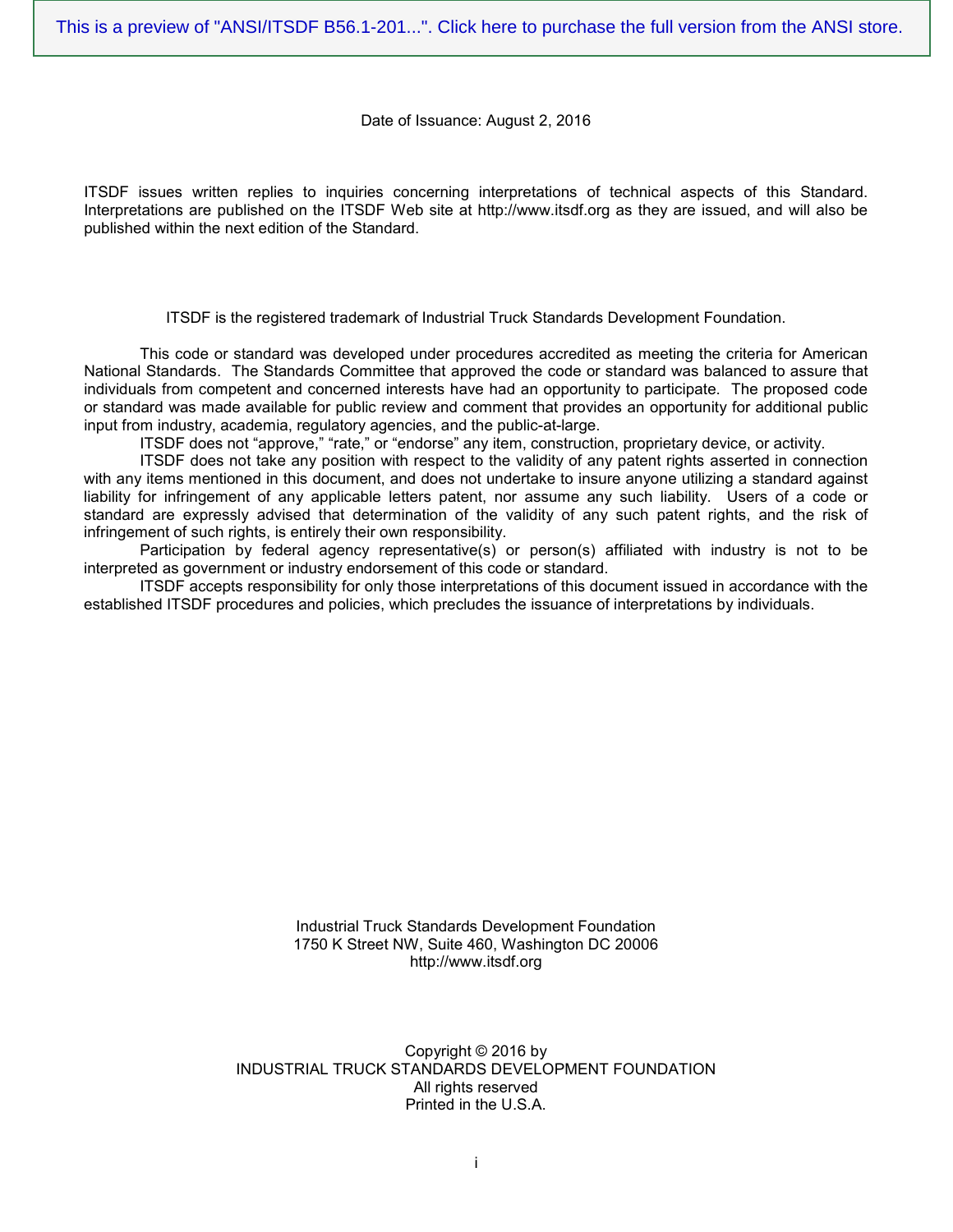# **CONTENTS**

| Part I         |                                                                           |    |
|----------------|---------------------------------------------------------------------------|----|
| $\mathbf 1$    |                                                                           |    |
| 2              |                                                                           |    |
| 3              |                                                                           |    |
| Part II        |                                                                           |    |
| 4              |                                                                           |    |
| 5              |                                                                           |    |
| 6              |                                                                           |    |
| Part III       |                                                                           |    |
| 7              |                                                                           |    |
| <b>Part IV</b> |                                                                           |    |
| Part V         |                                                                           |    |
| <b>Figures</b> |                                                                           |    |
| 1              |                                                                           |    |
| $\overline{2}$ |                                                                           |    |
| 3              |                                                                           |    |
| 4              |                                                                           |    |
| 5              |                                                                           |    |
| 6              |                                                                           |    |
| $\overline{7}$ | Overhead Guard Impact Deformation Limit (Sit-Down) 47                     |    |
| 8              | Overhead Guard Impact Deformation Limit (Stand-Up)  47                    |    |
| 9              |                                                                           |    |
| 10             |                                                                           |    |
| 11             |                                                                           |    |
| 12             |                                                                           |    |
| 13             | Types of Trucks: High Lift Counterbalanced Truck, Cantilever Truck, Rider |    |
| 14             |                                                                           |    |
| 15             |                                                                           |    |
| 16             |                                                                           |    |
| 17             |                                                                           |    |
| 18             |                                                                           |    |
| 19             |                                                                           |    |
| 20             |                                                                           |    |
| 21             |                                                                           |    |
| 22             |                                                                           |    |
| 23             |                                                                           | 78 |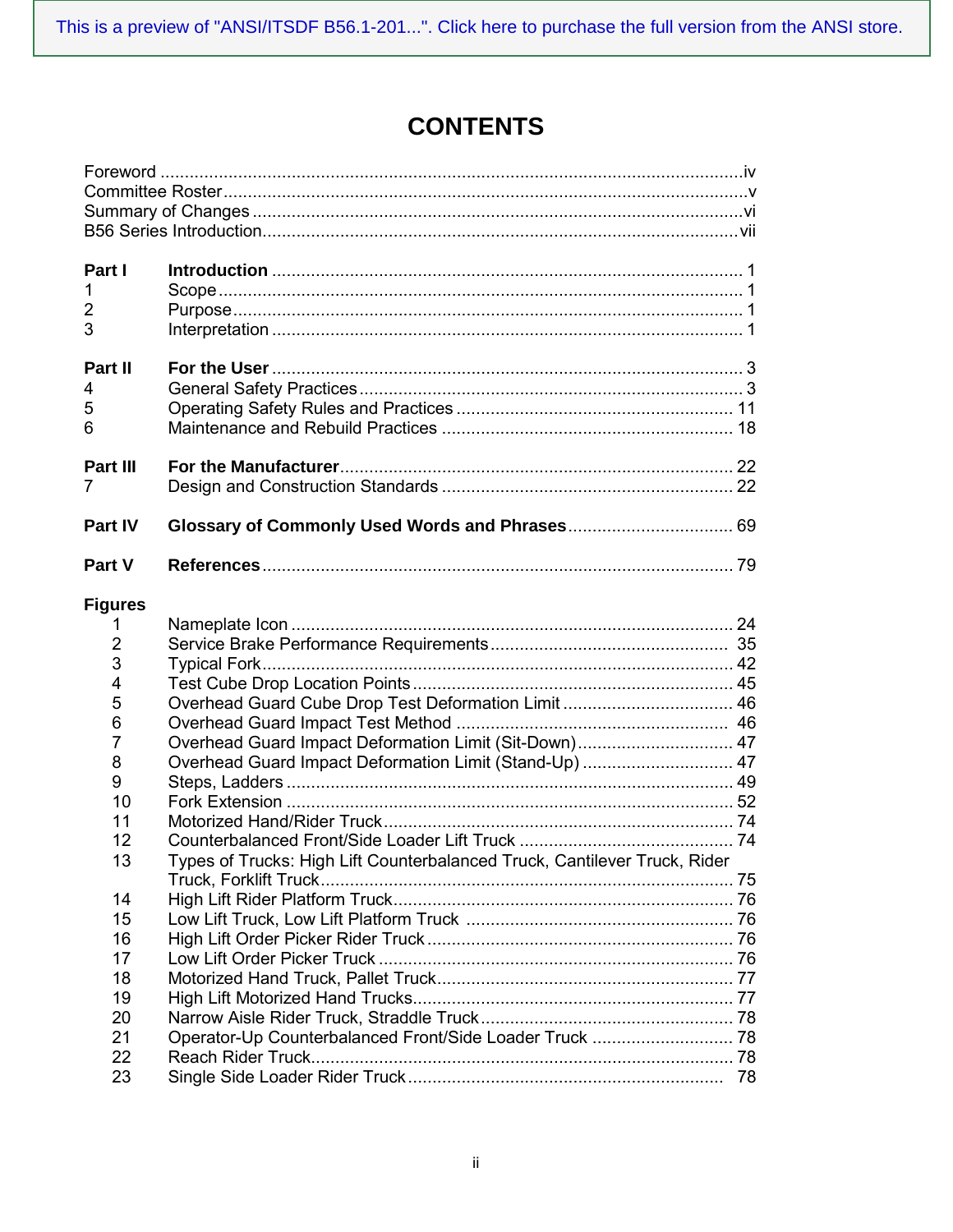# **Chart Figures**<br>1 Ope

### **Tables**

| 1(a)           |                                                                       |  |
|----------------|-----------------------------------------------------------------------|--|
| 1(b)           | Personal Fall Protection System Configurations (kilograms) 8          |  |
| 2              | Lever- or Handle-Type Controls: Sequence of Location and Direction of |  |
|                |                                                                       |  |
| $\mathbf{3}$   |                                                                       |  |
| $\overline{4}$ |                                                                       |  |

### **Charts**

| 1(a)        |                                                              | 54 |
|-------------|--------------------------------------------------------------|----|
| 1(b)        |                                                              |    |
| $2^{\circ}$ |                                                              | 56 |
| 3           |                                                              |    |
| 4           |                                                              | 58 |
| 5           |                                                              |    |
| 6           |                                                              |    |
| 7           |                                                              |    |
| 8           |                                                              |    |
| 9           |                                                              |    |
| 10          |                                                              |    |
| 11          | Operator-Up Counterbalanced Front/Side Loader Lift Trucks 66 |    |
| 12          | Operator-Up Counterbalanced Front/Side Loader Lift Trucks 67 |    |
| 13          |                                                              |    |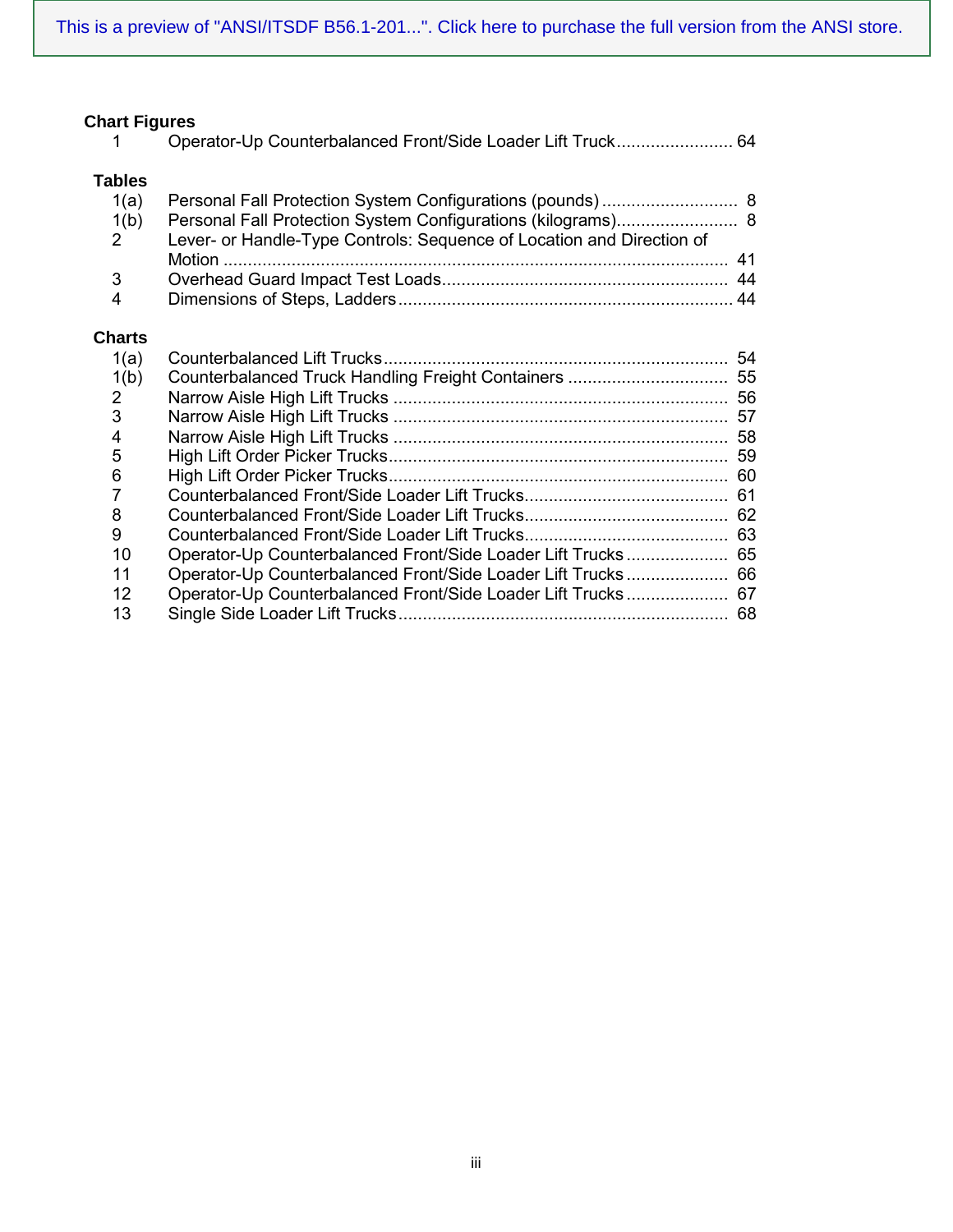## **FOREWORD**

(This foreword is not part of ANSI/ITSDF B56.1-2016)

In June 1946, The American Society of Mechanical Engineers adopted a resolution to develop a Safety Code for Powered Industrial Trucks. On August 7, 1947, the American Standards Association (now called the American National Standards Institute, Inc.) approved ASME sponsorship of such a standard. An organizational meeting was held on May 20, 1948.

Comments from a first draft, dated 1949, were incorporated in a final draft dated November, 1949, which was submitted to Sectional Committee Members for letter ballot vote and was unanimously affirmed. In June, 1950, ASA (now called ANSI) approved the code as submitted, and issued it as ASA B56.1-1950, Safety Code for Industrial Powered Trucks.

In accordance with procedures to review the Standard every 5 years, revisions were developed under ASA and its successor organizations as follows:

| <b>Revision</b> | <b>Started</b>    | <b>Printed</b>   | <b>Standard Body</b>                  |
|-----------------|-------------------|------------------|---------------------------------------|
| B56.1-1955      | May 1948          | March 1955       | American Standards Association        |
| B56.1-1959      | March 1955        | August 1959      | American Standards Association        |
| B56.1-1969      | August 1959       | September 1969   | USA Standards Institute               |
| B56.1-1975      | October 1965      | September 1975   | American National Standards Institute |
| B56.1-1983      | October 1975      | April 1984       | American National Standards Institute |
| B56.1-1988      | April 1987        | June 1988        | American National Standards Institute |
| <b>Revision</b> | Approved          | <b>Issued</b>    | <b>Standard Body</b>                  |
|                 |                   |                  |                                       |
| B56.1-1993      | 12 November 1993  | January 1994     | American National Standards Institute |
| B56.1-2000      | 19 January 2000   | May 2000         | American National Standards Institute |
| B56.1-2004      | 20 April 2004     | 22 November 2004 | American National Standards Institute |
| B56.1-2005      | 16 September 2005 | 22 November 2004 | American National Standards Institute |
| B56.1-2009      | 26 August 2009    | 7 October 2009   | American National Standards Institute |

ITSDF issues written replies to inquiries concerning interpretations of technical aspects of this Standard. Interpretations are not part of the addenda to the Standard.

The 2016 edition of B56.1 was approved by the American National Standards Institute on July 22, 2016.

This Standard shall become effective 1 year after its respective Date of Issuance. Part III applies only to trucks manufactured after the effective date.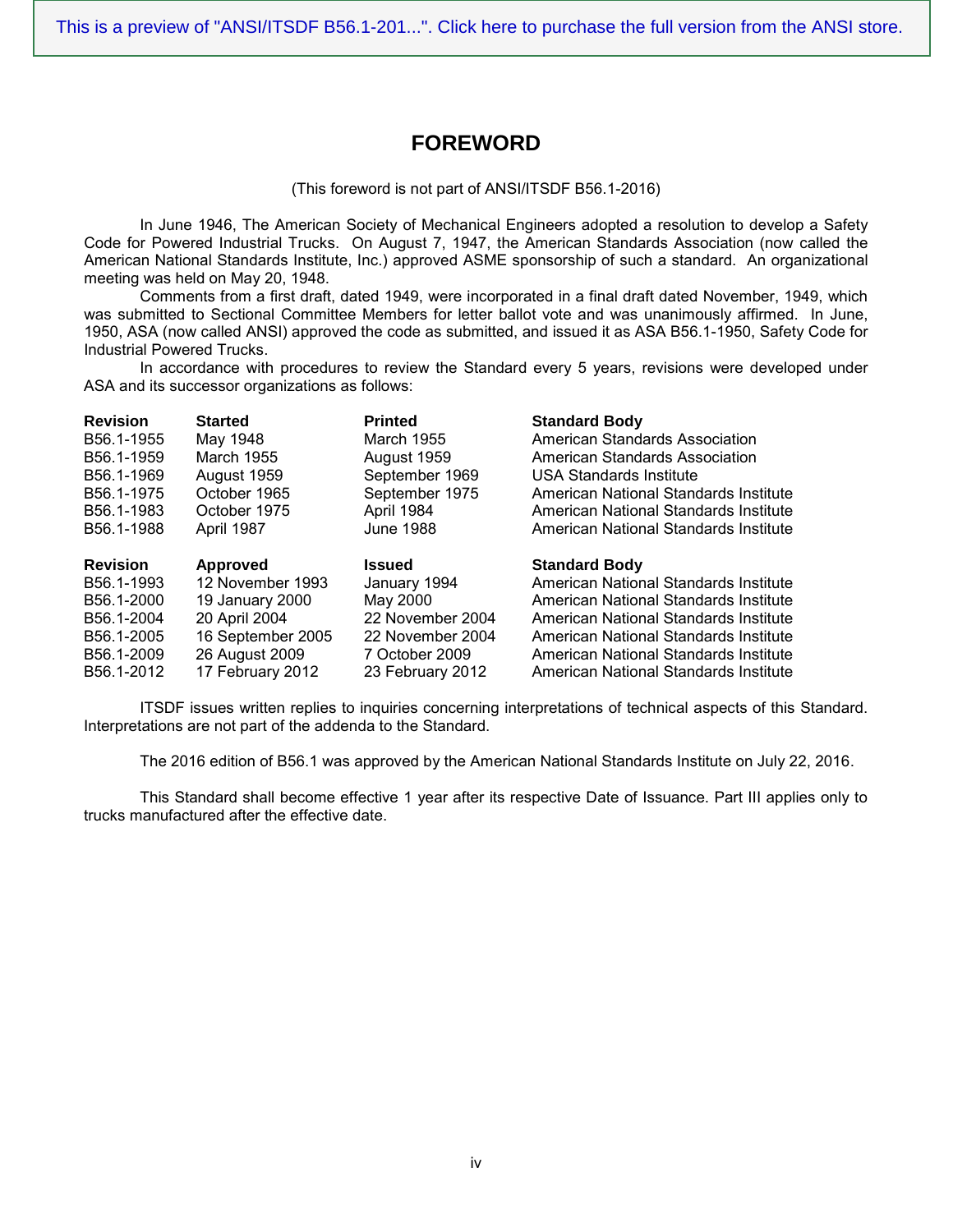# **ITSDF STANDARDS COMMITTEE ROSTER B56 Powered and Nonpowered Industrial Trucks**

(The following is the roster of the Committee at the time of approval of this Standard.)

#### **OFFICERS**

**S.J. Simpson,** *Chair* **J. E. Johnson**, *Vice Chair* **C.F. Merther**, *Secretary*

#### **COMMITTEE PERSONNEL**

**Jimmy Eavenson,** MTD Products, Inc. **Rudy Fiers,** U.S. Department of Labor - OSHA **Dennis Graham,** Ford Motor Company **Ron Graunstadt,** U.A.W. **Mats Herrstromer,** AGV Solutions **John Johnson,** Johnson Engineering Services, Inc. **Donald Labelle**, Betsie Bay Consulting **George Maes,** KION

**Steve McDermitt,** Crown Equipment **David Norton,** The Raymond Corporation **Rolland Riley,** U.S. Army TACOM **Kenneth Sanders,** East Penn Mfg. Co., Inc. **Stan Simpson,** TekZone LLC **Ken Van Hook,** Safe-T-Consultants **Richard Ward,** MHI

#### **SUBCOMMITTEE B56.1 – LOW LIFT AND HIGH LIFT TRUCKS**

**Steve McDermitt**, *Chair*, Crown Equipment **John Johnson**, *Vice Chair*, Johnson Engineering Services, Inc **Mike Boyles**, Taylor Machine Works **Frank Entwisle**, Consultant **Rudy Fiers**, OSHA **Walt Girardi**, Girardi Consulting **Dennis Graham**, Ford Motor Company **Ron Graunstadt**, U.A.W **John Jacovetty**, BASF **Thomas M. Jeruzal**, Daimler Chrysler Corp.

#### **Alternates:**

**Charlie Barnes**, C. A. Barnes Consulting **Bob Downey**, Hyster-Yale Group **Ron Grisez**, Crown **Matt Hillyer**, Taylor Machine Works

. **Darrel Libby**, Hyster-Yale Group **Loren Mills**, Safety and Forensic Enterprises, LLC **Joe Monaco**, National LIFTOR Licensing Systems **Dave Mueller**, BPR/Rico **Rick Noe**, Toyota Motor Manufacturing **David Norton**, Raymond Corporation **Mike Rogers**, ITC Experts **Rolland Riley**, US Army **R. Kevin Smith**, R K Smith Engineering Inc. **Ken Van Hook**, MCFA

**George Maes**, KION **Jeff Mueller**, MCFA **Mark Tepen**, Ford **Joe Yahner**, Raymond Corporation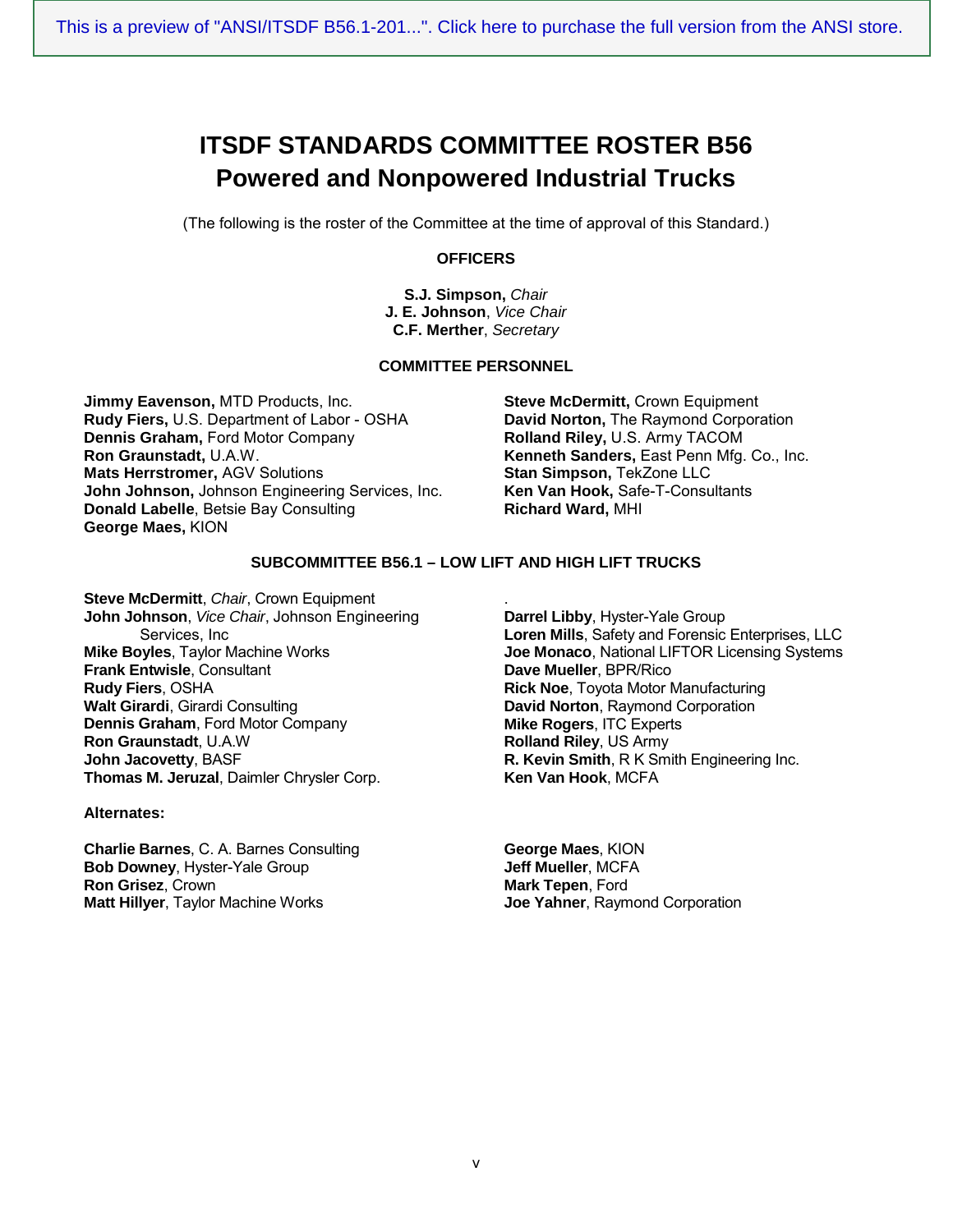# **ANSI/ITSDF B56.1-2016**

# **SUMMARY OF CHANGES**

Following approval by the ITSDF B56 Committee and after public review, ANSI/ITSDF B56.1-2016 was approved as a revision of ANSI/ITSDF B56.1-2012 on July 22, 2016. Changes are indicated by the margin note **(16)**. Significant changes in this revision include:

- 1. Hydraulic circuit withstand pressure
- 2. Delete reference to ASME B20
- 3. User section changes (decal to label, etc.)
- 4. Nameplates
- 5. Reference update
- 6. Delete double-ended baggage carts
- 7. Overhead guards 7.29.2
- 8. Supervisor/user training 4.19.5
- 9. Storage batteries for electric trucks 4.7
- 10. Reference B56.11.8
- 11. Stability tests
- 12. Platform definition

#### **ERRATA ISSUED 2 May 2017:**

An editorial error was made in ITSDF B56.1-2016. This version has been corrected. The corrected version of the standard was posted 2 May 2017 on www.itsdf.org.

| Page | Location | Change                                                                          |
|------|----------|---------------------------------------------------------------------------------|
| 46   | Fia. 5   | Figure should show deformation limiting line dimension as "19" to match<br>text |

#### **ERRATA ISSUED 27 July 2017:**

An editorial error was made in ITSDF B56.1-2016. This version has been corrected. The corrected version of the standard was posted 27 July 2017 on www.itsdf.org.

| Page | Location                       | Change                                         |
|------|--------------------------------|------------------------------------------------|
| 44   | Table 3, $4th$<br>entry        | "3361" should be "3631."                       |
| 65   | Chart 10,<br>OPFS <sub>2</sub> | Tilting Platform Slope, % should be 4 +1.24 V. |

#### **SPECIAL NOTE:**

The interpretations to ITSDF B56.1 are included in this edition as a separate section for the user's convenience. The interpretations are not part of this edition or of the Standard itself.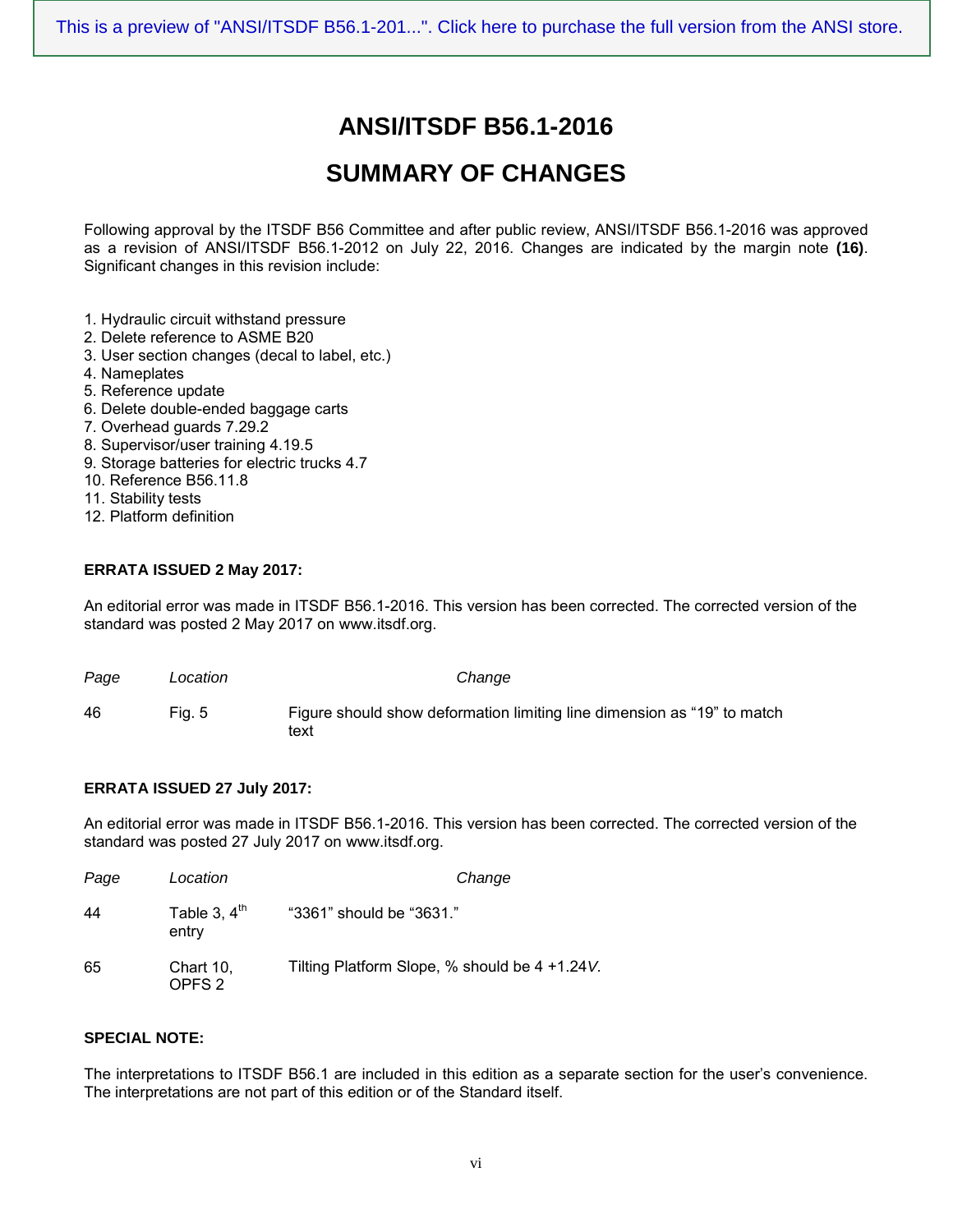#### **POWERED AND NONPOWERED INDUSTRIAL TRUCKS**

## **B56 SERIES INTRODUCTION**

#### **GENERAL**

This Standard is one of a series that have been formulated with the Industrial Truck Standards Development Foundation as Sponsor in accordance with the Accredited Organization method, the procedures accredited by the American National Standards Institute, Inc., and the following scope:

Establishment of the safety requirements relating to the elements of design, operation, and maintenance; standardization relating to principal dimensions to facilitate interchangeability, test methods, and test procedures of powered and nonpowered industrial trucks (not including vehicles intended primarily for earth moving or over-the-road hauling); and maintenance of liaison with the International Organization for Standardization (ISO) in all matters pertaining to powered and nonpowered industrial trucks.

One purpose of the Standard is to serve as a guide to governmental authorities having jurisdiction over subjects within the scope of the Standard. It is expected, however, that the Standard will find a major application in industry, serving as a guide to manufacturers, purchasers, and users of the equipment.

For convenience, Standards of Powered and Nonpowered Industrial Trucks have been divided into separate volumes:

#### *Safety Standards*

- B56.1 Low Lift and High Lift Trucks
- B56.5 Guided Industrial Vehicles and Automated Functions of Manned Industrial Vehicles
- B56.6 Rough Terrain Forklift Trucks
- B56.8 Personnel and Burden Carriers
- B56.9 Operator Controlled Industrial Tow Trucks
- B56.10 Manually Propelled High Lift Industrial Trucks
- B56.14 Safety Standard for Vehicle Mounted Trucks

#### *Standardization Standards*

- B56.11.1 Double Race or Bi-Level Swivel and Rigid Industrial Casters
- B56.11.4 Hook-Type Forks and Fork Carriers for Powered Industrial Forklift Trucks
- B56.11.5 Measurement of Sound Emitted by Low Lift, High Lift, and Rough Terrain Powered Industrial Trucks
- B56.11.6 Evaluation of Visibility from Powered Industrial Trucks
- B56.11.7 Liquefied Petroleum Gas (LPG) Fuel Cylinders (Horizontal or Vertical) Mounting Liquid Withdrawal for Powered Industrial Trucks
- B56.11.8 Safety Standard for Seat Belt (Lap-Type) Anchorage Systems for Powered Industrial Trucks

Safety standards that were previously listed as B56 volumes but now have different identification due to a change in standards development assignments are as follows:

- NFPA 505 Fire Safety Standard for Powered Industrial Trucks Type Designations, Areas of Use, Maintenance and Operation (formerly B56.2)
- UL 583 Standard for Safety for Electric-Battery-Powered Industrial Trucks (formerly B56.3)<br>UL 558 Standard for Safety for Internal Combustion Engine-Powered Industrial Trucks (forr
- Standard for Safety for Internal Combustion Engine-Powered Industrial Trucks (formerly B56.4)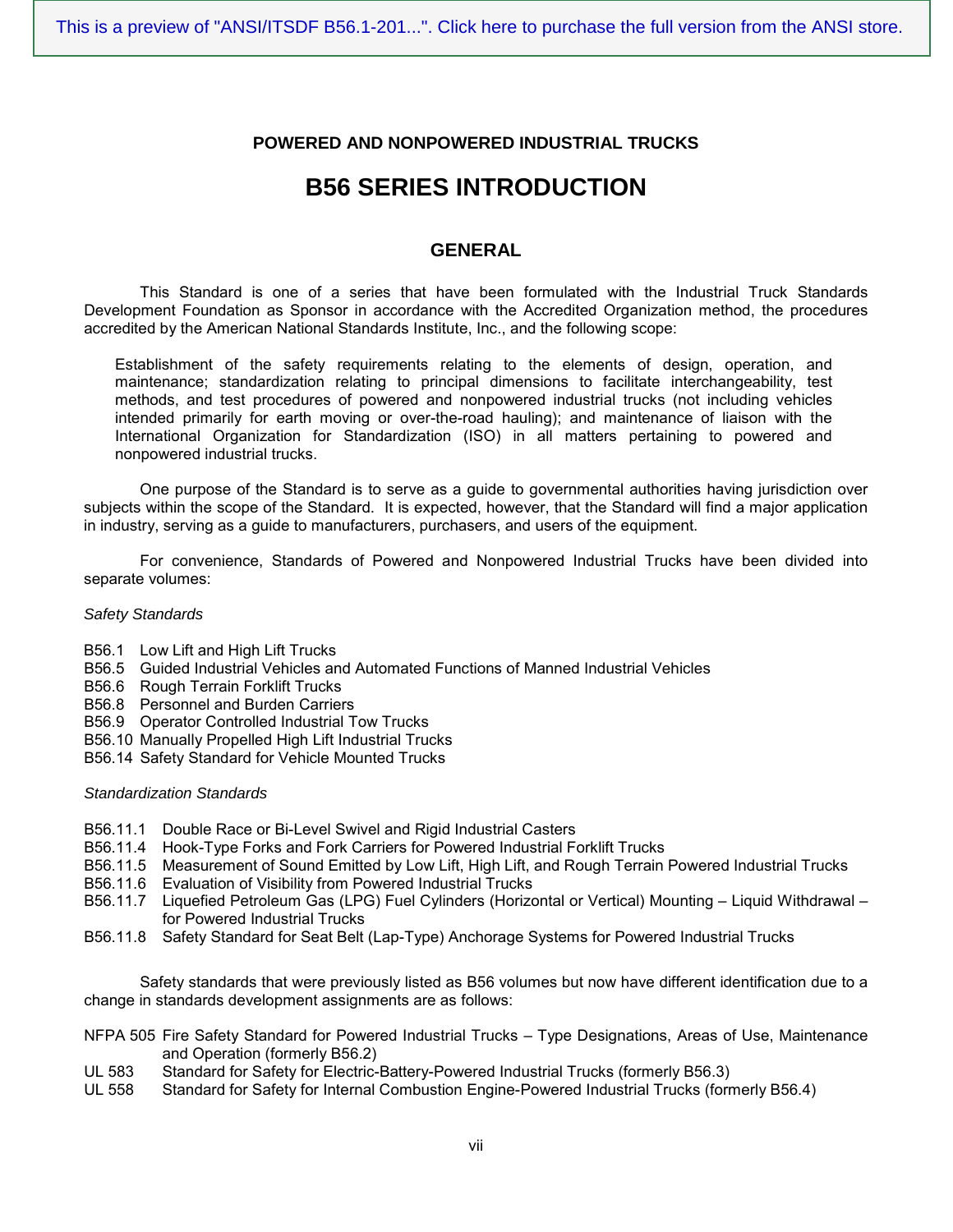If adopted for governmental use, the references to other national codes and standards in the specific volumes may be changed to refer to the corresponding governmental regulations.

The use of powered and nonpowered industrial trucks is subject to certain hazards that cannot be completely eliminated by mechanical means, but the risks can be minimized by the exercise of intelligence, care, and common sense. It is therefore essential to have competent and careful operators, physically and mentally fit, and thoroughly trained in the safe operation of the equipment and the handling of the loads. Serious hazards are overloading, instability of the load, obstruction to the free passage of the load, collision with objects or pedestrians, poor maintenance, and use of equipment for a purpose for which it was not intended or designed.

Suggestions for improvement of these Standards, especially those based on actual experience in their application, shall be submitted to the Secretary of the B56 Committee, ITSDF, 1750 K Street NW, Suite 460, Washington DC 20006.

Comments shall be written in accordance with the following format:

- *(a)* specify paragraph designation of the pertinent volume;
- *(b)* indicate suggested change (addition, deletion, revision, etc.);
- *(c)* briefly state reason and/or evidence for suggested change;

*(d)* submit suggested changes to more than one paragraph in the order in which they appear in the volume.

The appropriate B56 Subcommittee will consider each suggested revision at its first meeting after receipt of the suggested revision(s).